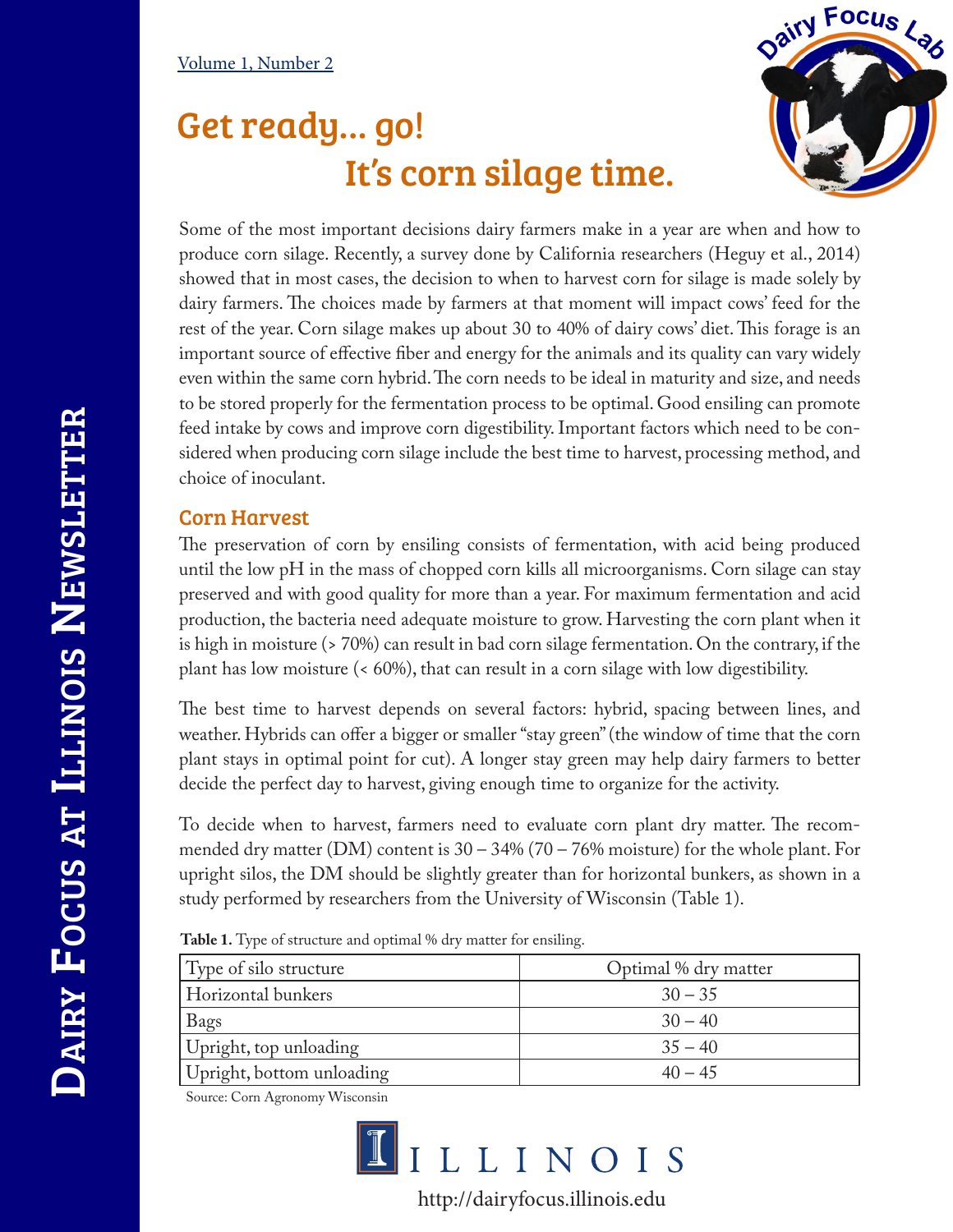One easy and practical way to monitor DM of the corn plant is to check the milk-line. After fill, the kernel starts to lose moisture and one line (the milk-line; Figure 1) can be seen in the top of the kernel. With maturation the milk-line moves down, reducing the "milk" in the kernel, until it reaches the black line. The optimal DM level at which to ensile corn is 63%; this happens when the milk-line is at ¾ (Figure 2). The milk line usually changes 25% per week.



and whole plant dry matter.

**Figure 1.** Relationship between corn milk-line **Figure 2.** Corn ear showing the milk-line at ¾.

Another way to measure the corn plant moisture is by using a microwave. This is easy to do. Step 1: take about 3.5 oz (100 g) of chopped whole plant. Weigh the sample and record the weight – this is the initial weight  $(W_{i_n})$ . Microwave the sample for 4 minutes. Step 2: Weigh the microwaved sample, record the weight, and return to the microwave for 1 minute more. Step 3: Weigh the sample and record the weight again. If the weight changes, repeat steps 2 and 3 until the weights are the same. This is the final weight  $(W_{end})$ . Calculate the dry matter content using the following equation.

$$
DM = \frac{W_{in} - W_{end}}{W_{in}} \times 100
$$

## Processing

Another important decision to be made at the time of ensiling corn is regarding the particle length to which the plant is chopped. The main goal is to break or at least damage the corn grain. The particle length can usually be between 6 to 18 inches depending on the farm. Ruminants need long fiber – effective fiber that will stimulate rumination – to have a healthy ruminal environment. Combining an additional source of effective fiber (i.e. alfalfa hay, alfalfa haylage, straw, etc.) with a corn silage chopped at the shorter particle length would be the best way to go. However, if corn silage is the single fiber source at the farm, opting for a longer particle size may be the best thing to do. However, if the total plant particle size is too long, the ensiling compression can be compromised.

Damaging the corn grain is important when feeding cows because if the external portion of grain (pericarp) is intact, the microorganisms in the rumen can't use the starch. Pericarp is a "barrier" that insulates and protects the starch. If the corn is not digested in the rumen by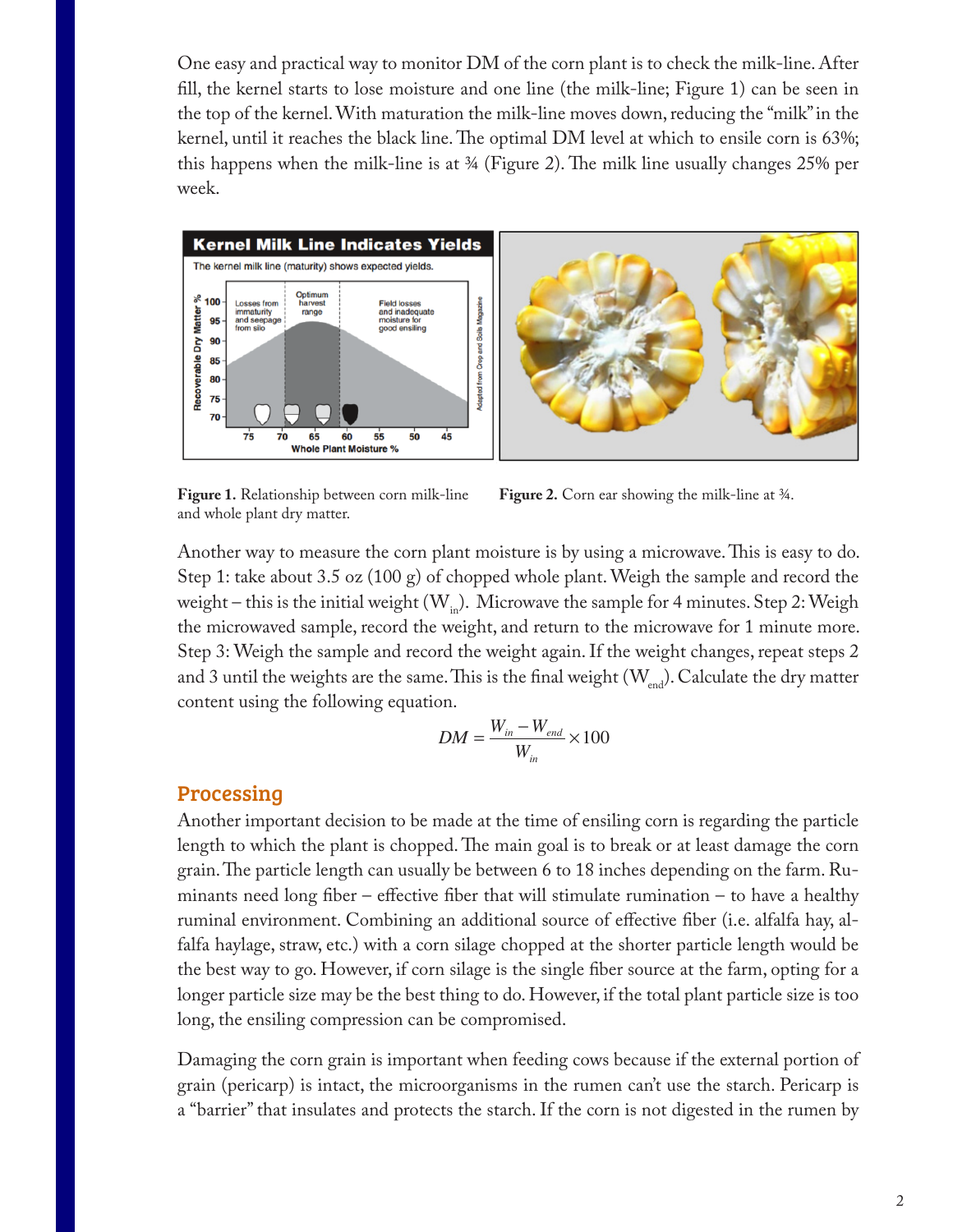ruminal bacteria, it isn't used by the cow. The Dairy Focus Lab recently visited several dairy farms in Illinois and collected corn silage samples. In our lab, we separated the corn grain from the corn silage to assess corn grain damage. The corn grain shown in Figure 3A will probably not all be digested in the rumen of the cow due to its physical consistency (not damaged). The corn grain shown in Figure 3B will probably be more digested since it is damaged.



**Figure 3.** Unprocessed (A) and processed (B) corn silage.

There are two main options for damaging the corn grain: cutting the corn plant short or crushing it with the roller (compactor). Cutting it short may help to expose more corn starch, but the effective fiber of the corn silage will be missing. The harvesters' knives should be sharpened almost once a day, depending on the material to be harvested and the equipment. Harvesters have implemented a roller for the purpose of breaking the grain when passing through it.

The space between rollers is critical and needs to be adjusted to a distance of  $0.1 - 0.12$ inches (~3 mm). The distance between rollers should be checked and adjusted whenever unprocessed (not damaged) grains start to be seen in the chopped material.

Farmers can check the quality of the corn silage process by collecting samples from the first wagon and assuring that at least 90% of the grain is damaged. This means that 90% of the grains have the kernel exposed (Figure 3B). Make sure to check the process periodically to guarantee that the rollers and the knives are still adjusted and sharpened.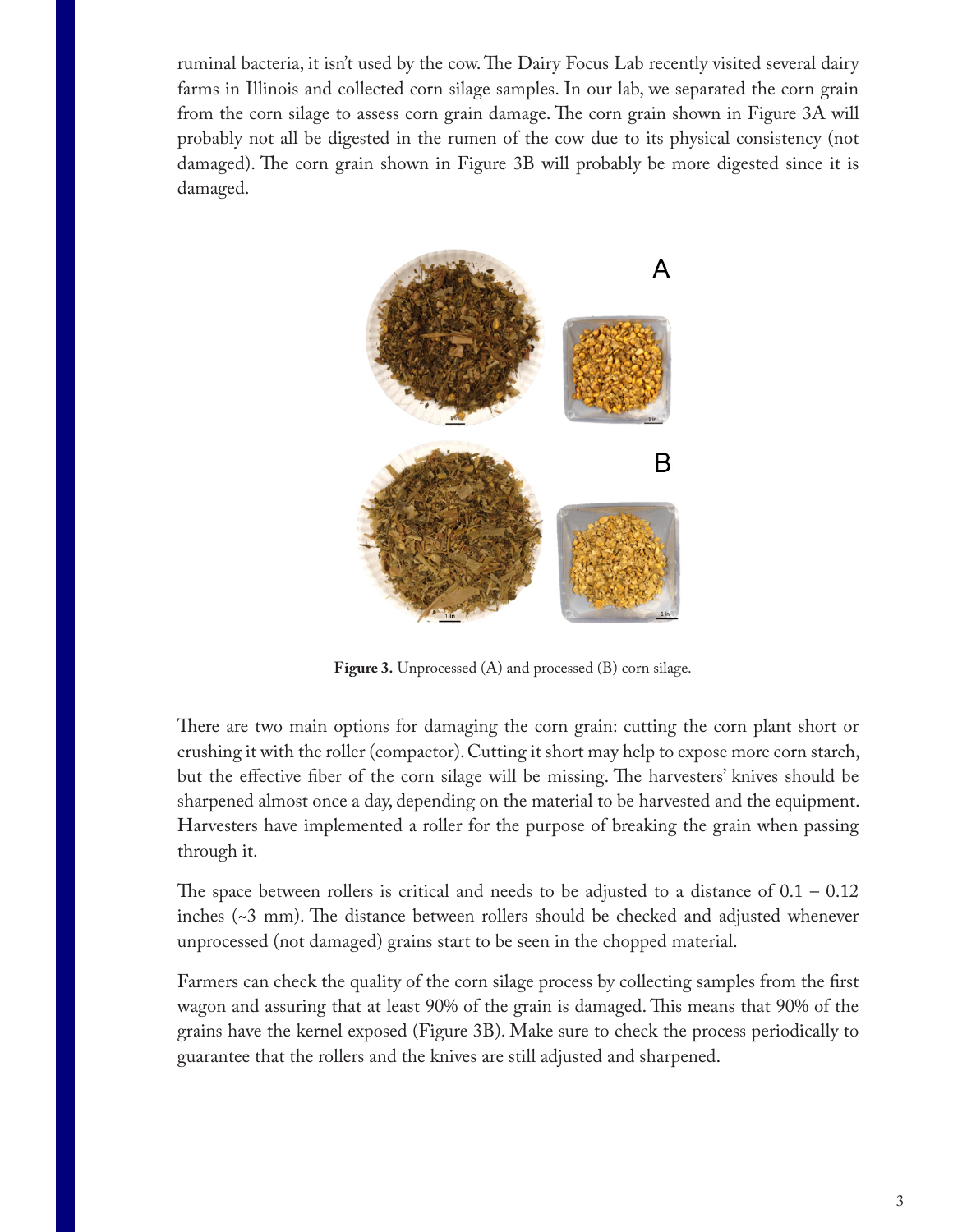A newer technology for producing corn silage is called Shredlage. In this method, the processor rips (shreds) the corn plant and the grain.

Determining the particle size at ensiling is very important and also easy to do. The Penn State Particle Separator (PSPS) is a set of four sieves with specific sizes that are correlated with animal nutrition (rumen function). The first step in analyzing particle size is to take approximately 10.6 oz (200g) of chopped corn or corn silage and damp it in the top sieve of the PSPS. Second, shake the box five times in each position and rotate two times as shown in Figure 5.





**Figure 4.** Penn State Particle Separator – PSPS. **Figure 5.** Way to rotate the particle separator.

In Table 2, you can see the proportion retained in each sieve for good corn silage. More than 10% in the bottom (pan) sieve can increase the risk of your herd developing acidosis, whereas more than 10% in the top sieve can increase the risk for cows sorting. Our recommendation is that the total mixed ration (TMR) should have 50% or more of the material in the two upper sieves where the effective fiber is, since this material will be the one stimulating rumination.

| Sieve         | Pore size (inches) | Corn silage (%) |
|---------------|--------------------|-----------------|
| Upper         | 0.75               | $3$ to $8$      |
| Middle        | 0.31               | $45$ to $65$    |
| Lower         | 0.16               | 20 to 30        |
| <b>Bottom</b> | Pan                | 10 ›            |

**Table 2.** Recommended particle size proportions using the Penn State Particle Separator.

The three corn silage samples collected from Illinois dairy farms shown below were processed using different methods: not processed, processed (using a roller), and produced with the Shredlage method. The proportion of the material retained in each sieve after passing it through the PSPS can be observed in Table 3, and the material that was present in each sieve can be seen in Figure 6. It is easy to see the differences among particle sizes due to different processes, especially in the upper sieve. The corn grain coming from the unprocessed and processed silage is shown in Figure 3.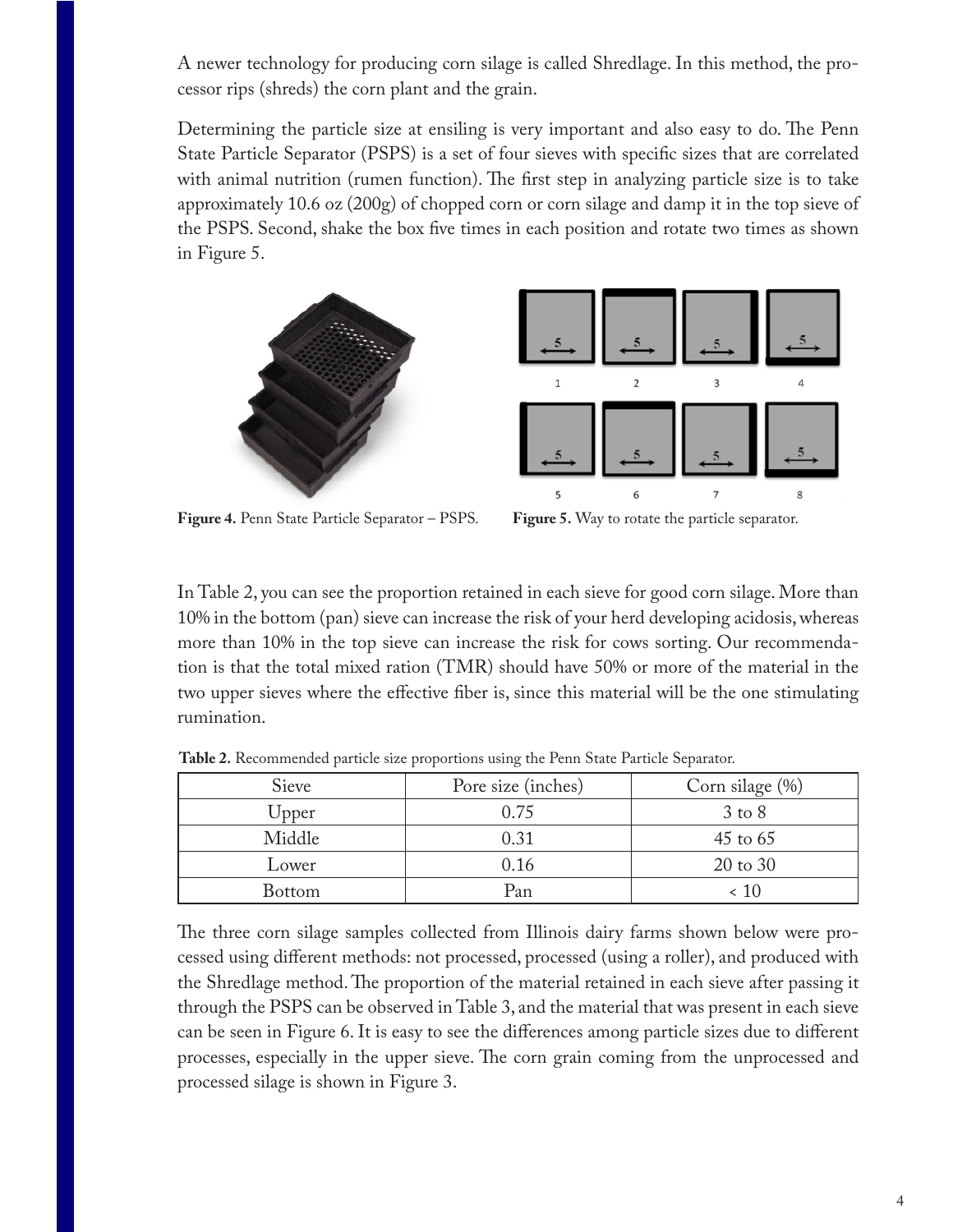| Silage/Sieve | Upper $(\%)$ | Middle (%) | Lower $(\% )$ | Bottom $(\%)$ |
|--------------|--------------|------------|---------------|---------------|
| Unprocessed  |              |            |               |               |
| Processed    |              |            | 2C            |               |
| Shredlage    | 14           |            | 14            |               |
| Ideal        | $-8$         | 45 – 65    | $20 - 30$     | 10            |

**Table 3.** Proportion of DM in each sieve of the PSPS for silage that is unprocessed, processed, or produced using Shredlage.



**Figure 6.** Material from sieves from the PSPS for unprocessed corn silage (A), processed corn silage (B), and Shredlage (C).

## Inoculant

The ensiling process is designed for forage preservation. As highlighted above, in order to do that effectively the corn plant (or any forage) needs to ferment. There are two goals for ensiling: 1) preserve the nutrients and 2) improve feed value. To achieve both goals, the corn silage needs to be correctly sealed so there is no air re-entry and no growth of undesired microorganisms. The corn plant has naturally occurring microbiota composed of fungi, yeasts, and bacteria. The microbiota in the corn plant can change with region, hybrid, culture management, herbicide, and other factors. Each corn silage has a different fermentation process.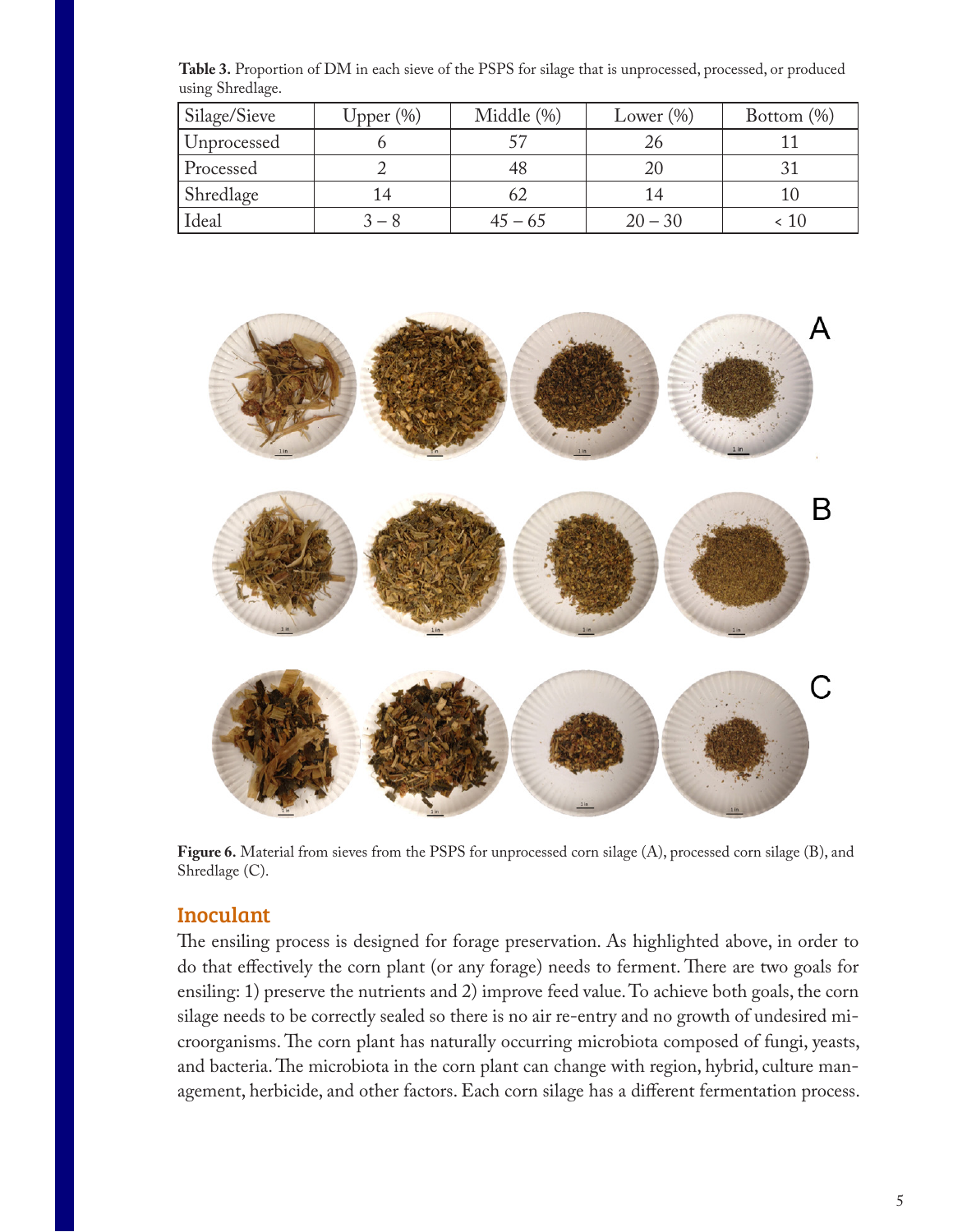Fermentation can be achieved even without the addition of inoculant. An inoculant is a product usually containing one or more strains of bacteria that can help with the fermentation process.

After the silo is closed, the corn silage undergoes three different phases until its stabilization: 1) Aerobic phase, 2) Lag or growth of microorganisms phase, and 3) Fermentation phase, which continues until the stable phase is reached (Figure 7). In the aerobic phase, the bacteria that need air to survive die and the anaerobic bacteria increase. In the fermentation phase, the anaerobic bacteria break down the carbohydrate coming from the corn plant and produce acids. Lactic acid, acetic acid, butyric



**Figure 7.** Corn silage fermentation phases and microbial population. Source: Hoard's Dairyman.

acid, and propionic acid can decrease the mass pH and kill all microorganisms resulting in the stabilization of fermentation, also known as the stable phase. The faster the pH decreases, the less carbohydrate is consumed by the microorganisms, leaving more carbohydrate in the material. Inoculants can be used to help the material to achieve the stable phase faster.

Corn silage that did not ferment well can limit cows' intake and milk production. Mold, bad smell, and high temperature at time of feeding are some indicators of problems during fermentation. If the pH reduces too slowly during the fermentation process it allows for the perfect growth condition for clostridium bacteria. Clostridia are undesirable since they work against the corn silage preservation – they destroy lactic acid, allowing the pH to rise. The clostridia also decrease the nutritional value of the corn silage because they produce butyric acid, resulting in a putrid smell and high temperature.

Our group is studying the effects of different fungicide application strategies in corn plants and their influences on corn silage. The aerobic stability study is shown in Figure 8, where the temperature variations of two different corn silages are presented. The two corn silages are from the same hybrid and came from the same plot, but corn silage #1 did not receive fungicide while corn silage #2 received three applications of fungicide during cultivation. After opening the corn silage and exposing it to air, digital thermometer loggers were added in the corn silage mass, set to record the temperature every five minutes for a 38-hour period. The green line represents the environmental temperature, used as a control. Corn silage #2, which received fungicide, showed better aerobic stability, remaining more time at a constant temperature and not being as hot as corn silage #1. We are still finalizing our data analysis, but one could hypothesize that corn silage #1, after being exposed to oxygen, had a higher temperature due to greater presence of mold and clostridium. Corn silage #1 would be in an unsuitable condition to be fed to cows if offered once a day, since after ten hours the corn silage would be at a high temperature and therefore an undesirable quality.